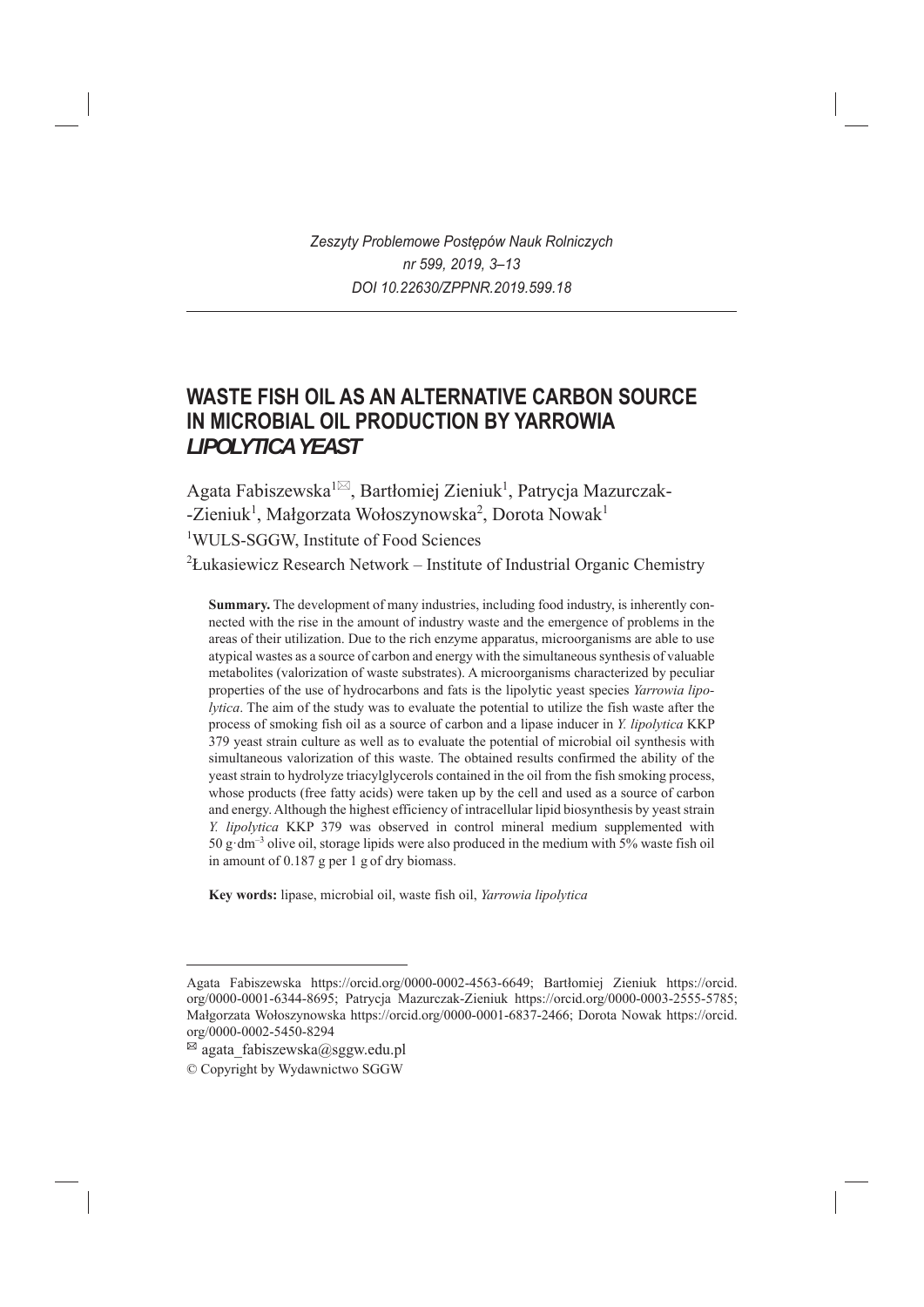### **INTRODUCTION**

Industry development, including food industry is inseparably linked to the increase in the amount of post-production wastes and the increase in problems related to its management. One of the most troublesome substances in utlization are certainly glycerol and hydrophobic compounds, such as hydrocarbons and waste oils, which are burden to domestic and industrial wastewater treatment plants. Waste oils can accumulate in drain pipes, create hardly permeable layers on the surface of water reservoirs, and, as a result, BOD (Biochemical Oxygen Demand) parameters increase. Moreover wastes may be a source of pathogenic microflora [Boguski, 2008; Yahyaee et al., 2013].

Biotechnological methods use ubiquitous microorganisms whose rich enzymatic apparatus may be helpful in solving the problem of managing industrial wastes. *Yarrowia lipolytica* is a lipolytic yeast species, which definitely can be an example of such microorganisms. In many scientific works carried out on laboratory and industrial scales these yeasts showed the ability to utilize industrial wastes with simultaneous biosynthesis of valuable metabolites (so-called valorization of waste substrates), such as lipolytic enzymes, citric acid, biomass with high protein and fat content (SCP, single cell protein and SCO, single cell oil) [Goncalves et al., 2009; Papanikolaou and Aggelis, 2011]. Due to the unique physiological features of *Y. lipolytica*, which are capable of metabolizing hydrophobic substrates (alkanes, fatty acids and lipids), the ability to accumulate intracellular lipids and development of appropriate genetic tools for transforming *Y. lipolytica* cells caused that this species was selected as a model in studies of microbial oil synthesis in oleaginous yeasts [Krzyczkowska and Fabiszewska, 2015].

Microbial oil is defined as lipids accumulated inside the cell of unicellular organisms. The ease of increasing the scale of production, as well as the short life cycle of microorganisms accumulating intracellular lipids and the independence of their growth from climate conditions and seasons may decide on its widespread use in the near future. In addition, the composition of oil produced by microbiological methods can be modified, including enrichment with *n*-3 and *n*-6 fatty acids, which can be used in the nutrition of infants, adults and animals, ensuring a balanced diet [Martinez et al., 2015].

The aim of the study was to evaluate the possibility of valorization of waste fish oil as a result of its use as a carbon source and inducer of lipolytic enzyme synthesis in the yeast strain *Y. lipolytica* KKP 379. In addition, the ability to synthesize microbial oil during *Y. lipolytica* growth in medium containing the waste substrate was investigated. The biotechnological synthesis of microbial oil and other yeast metabolism products (i.e. lipolytic enzymes) in the batch process using industrial wastes as a carbon source in culture medium is part of a sustainable development strategy. The process can satisfy the growing needs of man for some biotechnological products and on the other hand restore the integrity of the ecosystem without exceeding the long-term limits of its capacity [Stappen, 2006].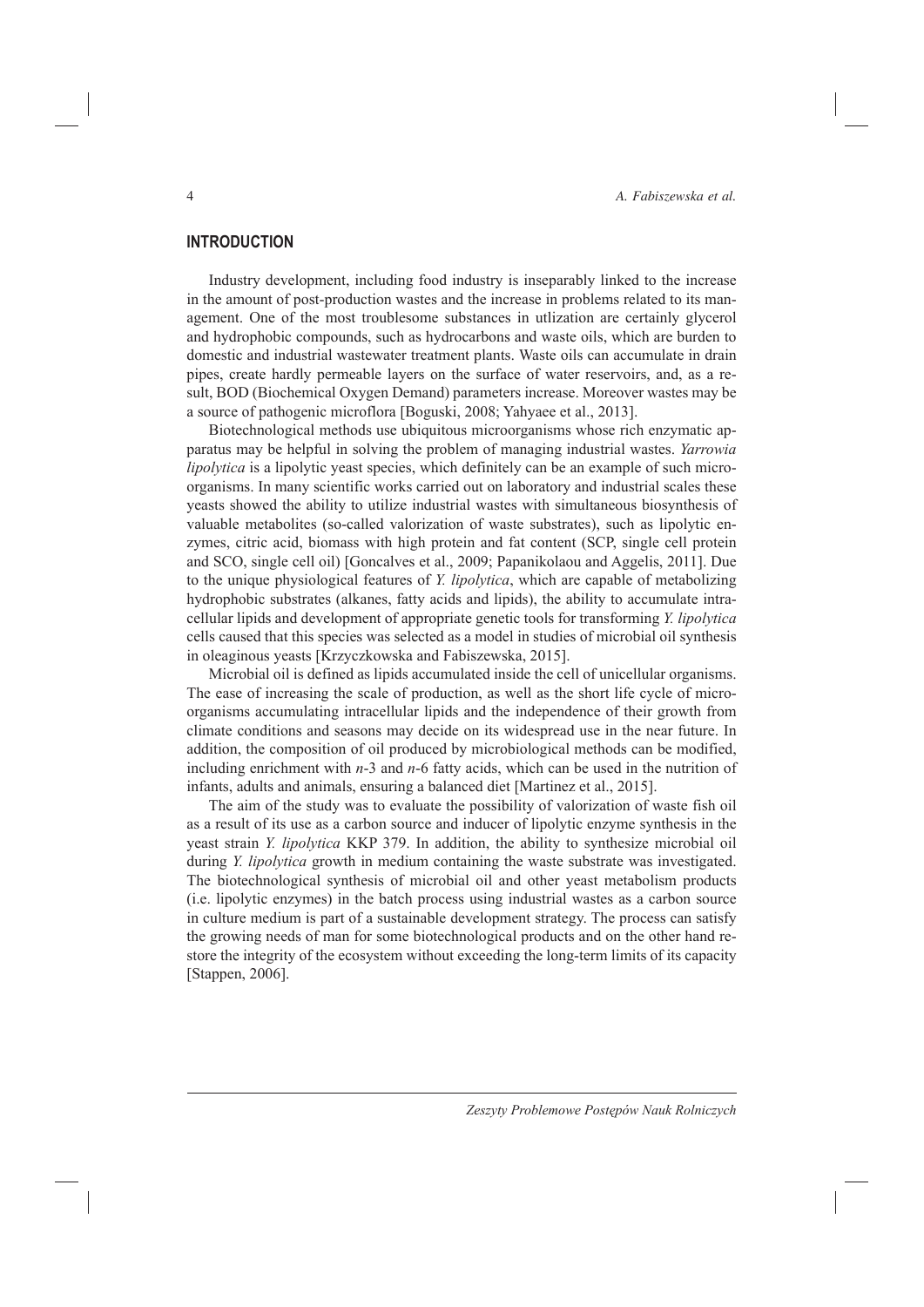*Waste fish oil as an alternative carbon source...* 5

#### **MATERIALS AND METHODS**

The study was carried out using the *Yarrowia lipolytica* KKP 379, a lipolytic yeast strain from Collection of Industrial Microorganisms of Institute of Agricultural and Food Biotechnology in Warsaw. The yeast strain was stored on agar slants with YPG medium (1% yeast extract, 2% peptone, 2% glucose) with 2% agar under refrigerated conditions at 4°C.

In the experiments, waste oil after the fish smoking process from the fish processing plant located in Grajewo (Podlasie Voivodeship, Poland) was used. The technological process involved mainly fish from the Salmonidae and Scombridae families.

Inoculation culture was carried out in flat-bottom flasks with a volume of 500 cm<sup>3</sup> with 100 cm<sup>3</sup> of sterile YPG medium. The medium was inoculated with yeast biomass using a loop and culture was conducted at 28°C on IKA KS 4000 ic control (IKA-Werke, Germany) rotary shaker at 140 rpm for 24 hours.

Experimental cultures contained 100 cm<sup>3</sup> of YP medium (1% yeast extract – jk sources of vitamins and mineral salts, 2% peptone – organic nitrogen source) with 2% addition of waste fish oil (YPF). Olive oil and glucose were used as a control tests instead of waste fish oil (abbreviated YPO and YPG respectively). Experimental cultures were inoculated with 0.1 cm<sup>3</sup> of inoculation culture. Olive oil was chosen as a control carbon source due to the literature reports indicating the induction of lipase synthesis by fatty acids from triacylglycerol molecules present in vegetable oil [Fickers et al., 2004], while glucose as a non-lipid substrate allowed to determine the activity of extracellular lipases secreted constitutively. Experimental cultures were carried out in flat-bottom flasks at 28°C on a rotary shaker at 140 rpm for 65 hours. Cultures were discontinued after 65 h and then yeast cells were separated from the supernatant by centrifugation in MPW-351R centrifuge (MPW Med. Instruments, Poland) at 8000 rpm for 10 minutes. Supernatant was decanted from the yeast cells and stored for lipolytic activity determination. Yeast biomass was dried in a Radwag MAC 50/NH moisture analyzer (Radwag, Poland) to determine dry mass of yeasts.

The method developed by Kapturowska et al. [2012] was used to determine lipolytic activity. The method involves spectrophotometric measurement of the progress of hydrolysis of *p*-nitrophenyl laurate – a fatty acid ester, where *p*-nitrophenyl laurate is hydrolysed to *p*-nitrophenol. One unit (1 U) of lipase activity was defined as the amount of enzyme able to release 1  $\mu$ mol of *p*-nitrophenol in 1 minute at 37°C under the conditions of the assay.

The next stage of experiments was performed in bioreactor scale in the BIOFLO 3000 laboratory bioreactor (New Brunswick Scientific, USA) with a working volume of 4 dm<sup>3</sup> at 28 $\degree$ C at 350 rpm and aeration with compressed air, and 0,038% (v/v) yeast inoculation culture was used to inoculate the medium.

The media used in the bioreactor cultures were YPO and YPF media as well as mineral medium according to Bialy et al. [2011] with slightly modification. The mineral medium

*nr 599, 2019*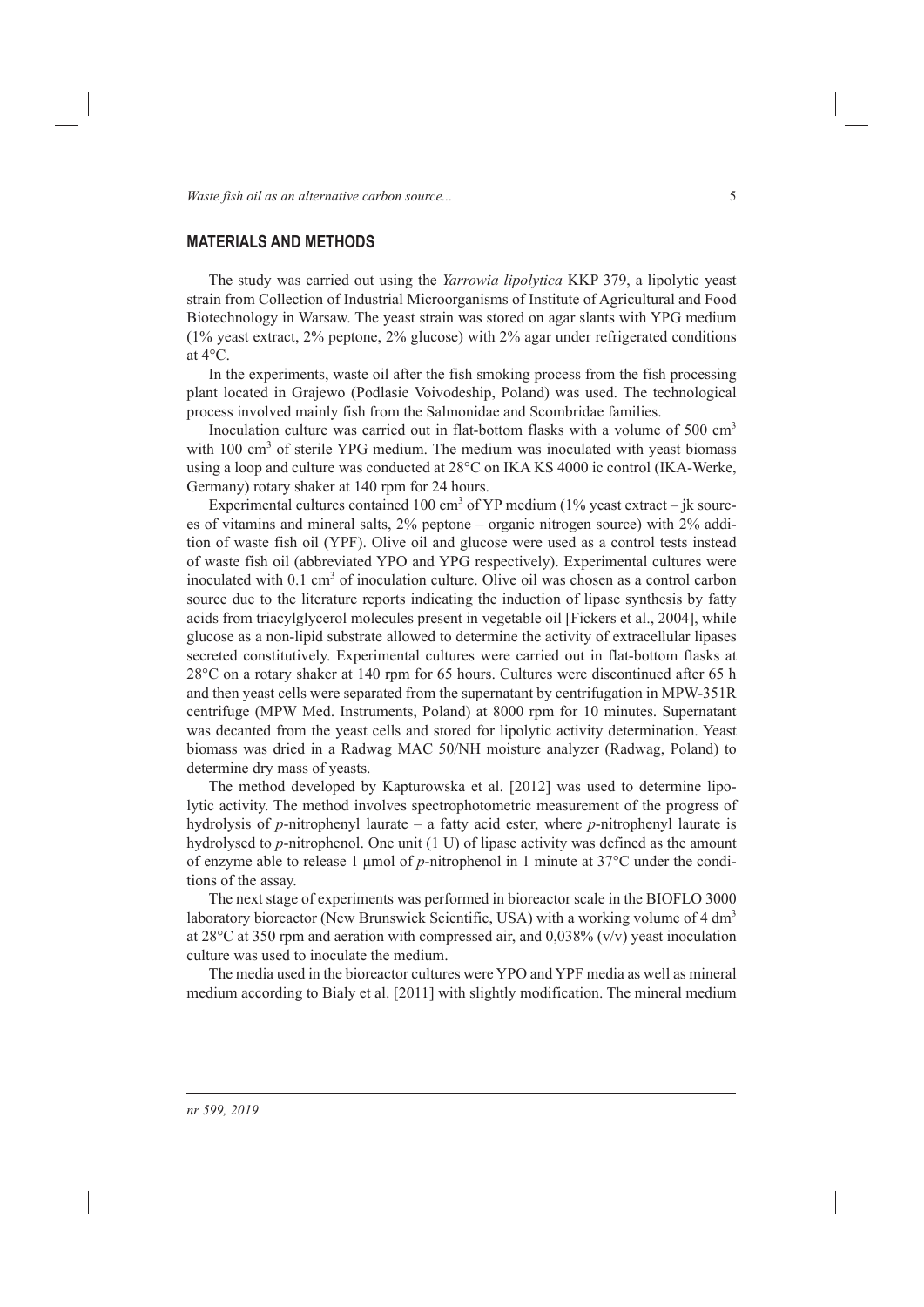consisted of: carbon source 50.0 g·dm<sup>-3</sup>, Tween 80 1.0 g·dm<sup>-3</sup>, yeast extract 2.0 g·dm<sup>-3</sup>, peptone 1.0 g·dm<sup>-3</sup>,  $(NH_4)_2SO_4$  2.5 g·dm<sup>-3</sup>,  $KH_2PO_4$  7.0 g·dm<sup>-3</sup>,  $Na_2HPO_4$  2.5 g·dm<sup>-3</sup>,  $MgSO_4$  1.5 g·dm<sup>-3</sup>, CaCl<sub>2</sub> 0.15 g·dm<sup>-3</sup>, FeSO<sub>4</sub> · H<sub>2</sub>O 0.16 g·dm<sup>-3</sup>, ZnSO<sub>4</sub> 0.02 g·dm<sup>-3</sup> and MnCl<sub>2</sub> · 4H<sub>2</sub>O 0.08 g·dm<sup>-3</sup>. Modified mineral media were marked with the symbols MO3 and MO5 (medium containing olive oil as the main carbon source in the amount of 3 and 5%) and MF5 (medium with 5% addition of waste fish oil). Cultures were discontinued when the yeast cells reached stationary growth phase. The growth phases of yeast cells were determined on the basis of the oxygenation of the medium, which was expressed as a relative percentage of dissolved oxygen in the medium in relation to its concentration at the beginning of the culture (dissolved oxygen,  $dO<sub>2</sub>$ ), measured by using of an oxygen electrode in a laboratory bioreactor.

At the end of the culture, the yeast biomass was separated from the supernatant in Sigma 4-15 (Sigma Laborzentrifugen GmbH, Germany) high speed centrifuge (8000 rpm, 7 minutes, 10°C). Yeast biomass was dried in a Napco Vacuum Oven Model 5831 dryer (Napco Inc., USA) at 80°C until it became dry. Dried yeasts were ground in mortar with sand and placed in a filter paper thimbles. Lipids from yeast biomass were extracted by continuous extraction using Soxhlet apparatus with  $n$ -hexane (150 cm<sup>3</sup>) as a extraction solvent. The process was ended up after 18 solvent transfers through the Soxhlet apparatus, which took about 2,5 hours. When the extraction was complete, the solvent was evaporated in a Buchi Rotavapor R-200 (Buchi AG, Switzerland).

Statistical analysis was carried out using Statistica 12.0 software (TIBCO Software Inc., USA). The results were analyzed using one-way analysis of variance and Tukey's post-hoc test. The significance level was  $\alpha = 0.05$ .

### **RESULTS AND DISCUSSION**

It was found that waste oil originating from the smoking process of fish was used as a carbon source and stimulated the synthesis of extracellular lipases during growth of *Y. lipolytica* yeast cells (Table 1). An average dry biomass yield of 11.43 g d.m. dm<sup>-3</sup> was obtained in medium with olive oil (YPO) and a biomass yield of  $10.69$  g s.s.  $dm^{-3}$  in waste fish oil medium (YPF) (Table 1). Almost twice lower biomass yield was obtained in culture in YPG control medium (5.95 g s.s. dm<sup>-3</sup>) containing glucose as a carbon substrate. Low biomass yield in the control medium in comparison to media containing lipid carbon sources indicate the preference of *Y. lipolytica* yeast for the assimilation of hydrophobic compounds. Moreover the enzymatic apparatus of the studied species is directed into hydrolysis of lipids present in culture medium.

In the olive oil medium 2-fold higher lipolytic activity was observed compared to the results for the medium with waste fish oil  $(0.373 \text{ and } 0.198 \text{ U} \cdot \text{cm}^{-3})$ , respectively, Table 1). The difference in lipolytic activity may result from the content of oleic acid in both lipid substrates. According to Fabiszewska et al. (2017) olive oil contains average 75%, and in fish waste oil there is only 16% of oleic acid in total fatty acids content. The lipolytic activity observed in yeast cultured in glucose-containing medium  $(0.063 \text{ U} \cdot \text{cm}^{-3})$  differed significantly compared to media with a lipid carbon source, which are inducers of lipolytic enzymes synthesis [Fickers et al., 2011; Mazurczak et al., 2017]. The obtained results

*Zeszyty Problemowe Postępów Nauk Rolniczych*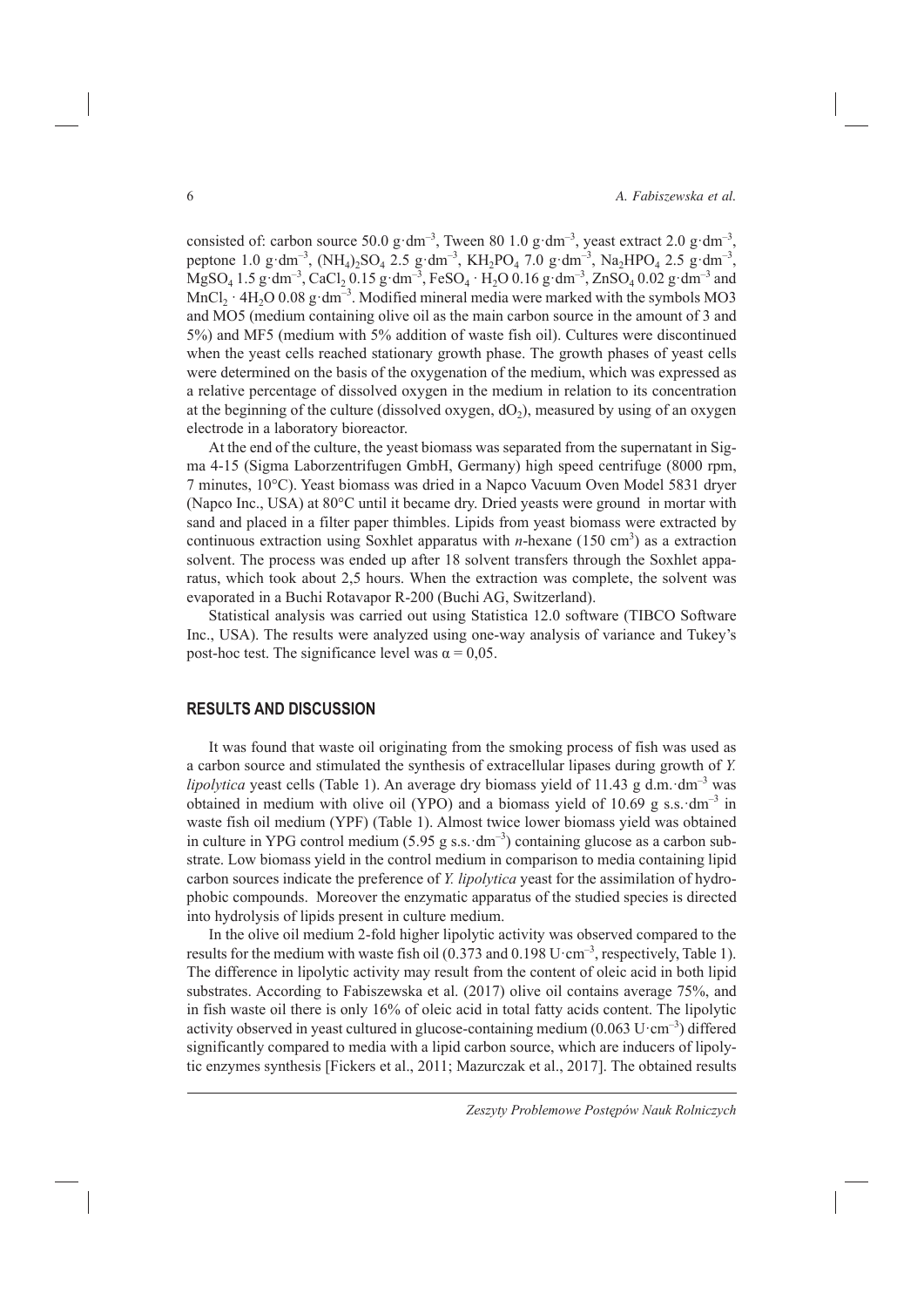Table 1. Effect of carbon source on extracellular lipolytic activity and yield of dry biomass of *Y. lipolytica* KKP 379 yeast after 65 h of shaken culture

Tabela 1.Wpływ źródła węgla na zewnątrzkomórkową aktywność lipolityczną oraz plon biomasy szczepu drożdży *Y. lipolytica* KKP 379 po 65 h hodowli wytrząsanej

|                                                                                                     | Culture medium – Podłoże hodowlane |                     |                              |
|-----------------------------------------------------------------------------------------------------|------------------------------------|---------------------|------------------------------|
|                                                                                                     | <b>YPF</b>                         | YPO                 | YPG                          |
| Extracellular lipolytic activity<br>Zewnątrzkomórkowa aktywność lipolityczna<br>$[U \cdot cm^{-3}]$ | $0.198 \pm 0.011^b$                | $0.373 \pm 0.013$ ° | $0.063 \pm 0.001^{\text{a}}$ |
| Dry biomass yield<br>Plon biomasy<br>[g d.m. dm <sup>-3</sup> ]                                     | $10.69 \pm 0.54^b$                 | $11.43 \pm 0.69^b$  | $5.95 \pm 1.03^a$            |

Diferent letters (a-c) mean significant diference (p < 0.05) /Różne litery (a-c) oznaczają istotne różnice (p < 0.05). Source/Źródło: own study based/opracowanie własne.

confirmed the ability of the yeast strain to hydrolyze the triacylglycerols contained in the fish waste oil, whose products (free fatty acids) were used as energy source and building blocks for cell growth.

In the second stage of the experiments yeast fed-batch cultures were carried out in the laboratory bioreactor in 5 media: YPR (rich medium with 2% waste fish oil), YPO (rich medium with 2% olive oil), MO3 and MO5 (mineral media with 3% and 5% olive oil) and MR5 (mineral medium with 5% waste fish oil). The highest content of cellular lipids, and thus the microbial oil yield was found for MO5 medium when olive oil was used as a source of carbon and nitrogen source was limited (Fig. 1). The cellular lipids content reached 0.356 g g·d.m.<sup>-1</sup>. In the MF5 medium yeast cells contained almost twice less oil than in the MO5 medium and amounted to  $0.187$  g g·d.m.<sup> $-1$ </sup>. In the case of YP series media, the microbial oil content in cells was  $(0.004 \text{ g g} \cdot d.m.^{-1}$  and  $0.025 \text{ g g} \cdot d.m.^{-1}$ , for YPF and YPO respectively).

YP medium was a rich source of organic nitrogen in the form of peptone and yeast extract, as well as a rich source of vitamins and minerals. The medium is well selected for high yeast biomass yield, but it was not useful in the production of SCO, because a higher concentration of microbial oil in *Y. lipolytica* cells was achieved in mineral medium (Fig. 1). It is also worth noting that the increase in the content of carbon source (olive oil) in the mineral medium positively influenced the examined feature. A threefold increase in the content of lipids extracted from yeast cells cultured in MO5 medium was observed  $(0.356 \text{ g g} \cdot \text{dm}^{-3})$  compared to cells grown in MO3 medium  $(0.119 \text{ g g} \cdot \text{dm}^{-3})$ . According to literature data, in media where carbohydrates or glycerol are used as a carbon source, lipids are stored by yeast cells in de novo route. At the same time, a lack of nitrogen in the medium promotes lipid storage because it indirectly contributes to the inhibition of the tricarboxylic acid cycle (Krebs cycle). Excess of carbon may then be directed into lipid synthesis [Ageitos et al., 2011; Bialy et al., 2011; Papanikolaou and Aggelis, 2011]. In the studies described in this paper, lipid substrates were used in medium, so the ex novo pathway, which is independent of nitrogen limitation, was expected to take part in microbial oil synthesis. Meanwhile, the use of a high ratio of carbon to nitrogen source content in the culture medium turned out to be equally beneficial and reasonable as it was claimed for de novo route, what was also hypothesized by Fabiszewska et al. (2019).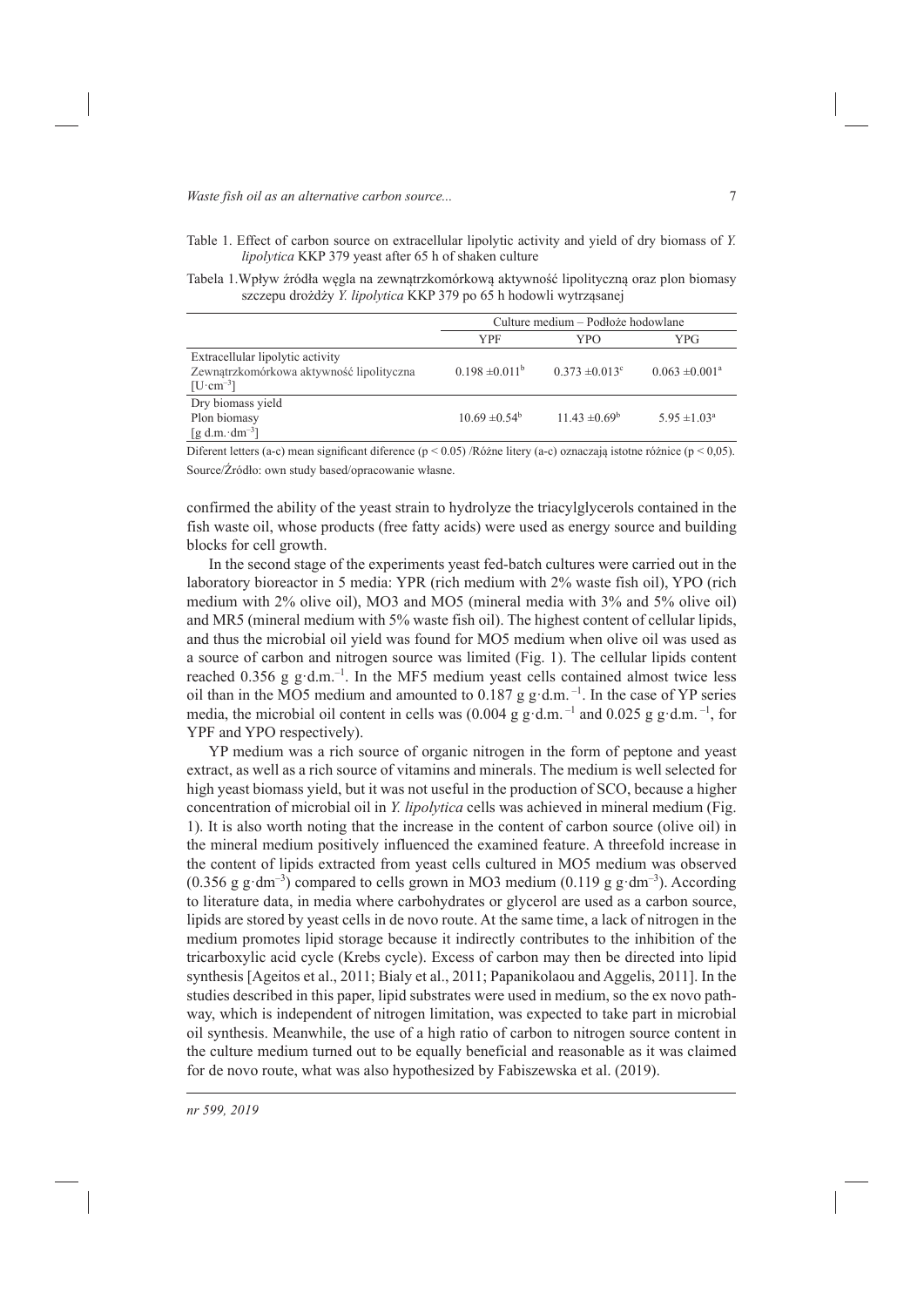

- Fig. 1.Content of microbial oil in *Y. lipolytica* yeast cells depending on the culture medium and carbon substrate contained (YPF – rich medium with 2% waste fish oil, YPO – rich medium with 2% olive oil, MO3 – nitrogen limited mineral medium with 3% olive oil, MO5 – nitrogen limited mineral medium with 3% olive oil, MF5 – nitrogen limited mineral medium with 5% waste). Vertical bars represent confidence interval 0.95
- Rys. 1. Zawartość oleju mikrobiologicznego w komórkach drożdży *Y. lipolytica* w zależności od zastosowanego podłoża hodowlanego i zawartości źródła węgla (YPF – bogate podłoże z 2% odpadowym olejem rybim, YPO – bogate podłoże z 2% oliwy z oliwek, MO3 – podłoże mineralne z limitowaną zawartością źródła azotu i 3% oliwy z oliwek, MO5 – podłoże mineralne z limitowaną zawartością źródła azotu i 5% oliwy z oliwek, MF5– podłoże mineralne z limitowaną zawartością źródła azotu i 5% odpadowego oleju rybiego). Pionowe słupki przedstawiają 95% przedziały ufności

Source/Źródło: own study based/opracowanie własne.

Yeast cells growth was limited in mineral medium with 5% waste fish oil (MF5), what can be seen by analyzing Figure 2. The cultivation time was extended in MF5 medium in comparison to MO5 medium by about 20 hours (Fig. 2, 3). The authors made an attempt to explain the observations. The ex novo biosynthesis of microbiological oil depends to a large extent on the activity of enzymes that catalyze the hydrolysis of hydrophobic compounds. Lip2p is a main enzyme specific for triacylglycerols and responsible for cleavage of fatty acids by *Y. lipolytica* cells. *Lip2* gene promotor is being activated by the presence of oleic acid [Fickers et al., 2004]. Fabiszewska et al. [2014] compared the composition of fatty acids present in olive oil and waste fish oil after the smoking process. Olive oil consisted in 80% of oleic acid in total fatty acids content. Oleic acid accounted for about 17% in waste fish oil and it also contained omega-3 fatty acids such as DHA and EPA [Fabiszewska et al., 2014]. The substrate specificity of Lip2p lipase could affect the storage lipids yield, therefore the content of microbial oil produced in MO5 medium is two times higher compared to the MF5 medium.

*Zeszyty Problemowe Postępów Nauk Rolniczych*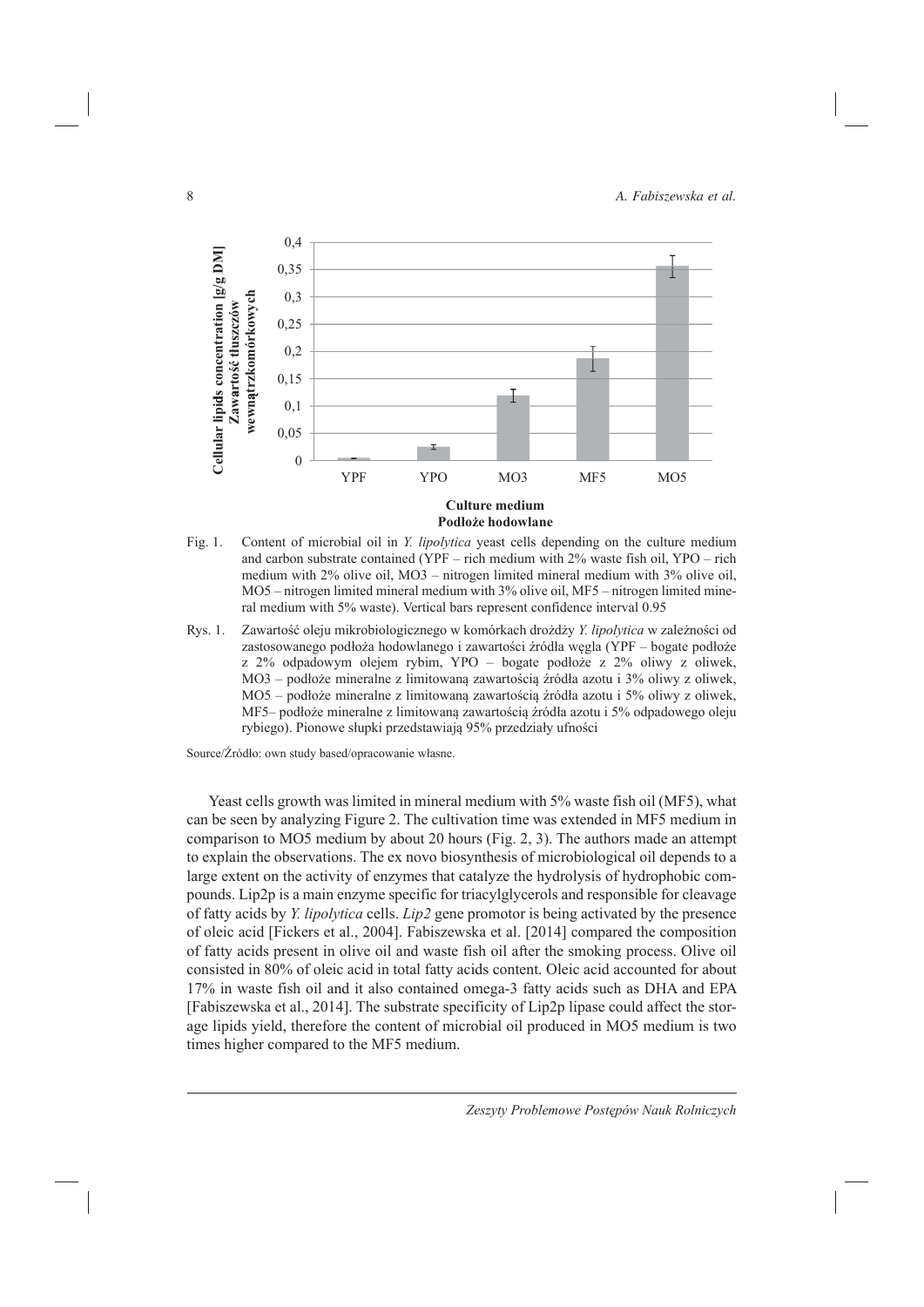Cultures in mineral media were characterized by a decrease in pH value during the logarithmic phase of yeast growth (Fig. 2, 3), which could be due to the release of organic acids into the culture medium, including citric acid. Final pH values for the MO5 and MF5 medium were 1.95 and 2.05, respectively. Under conditions of limitation of nitrogen source disturbances in the Krebs cycle are observed. The resulting citric acid is not included in the metabolic cycle, and its excess is secreted to the cytosol and can be secreted further outside the cell [Ageitos et al., 2011].



Fig. 2. Changes in pH (light line) and oxygen consumption (dark line) during a batch culture of *Y. lipolytica* KKP 379 strain in MF5 medium containing waste fish oil

Source/Źródło: own study based/opracowanie własne.

Based on the yield of yeast biomass and determination of cellular lipids, maximum concentration of lipids produced was calculated in cultures carried out in mineral substrates (Table 2).

The highest efficiency of intracellular lipid biosynthesis by yeast strain *Y. lipolytica* KKP 379 was observed in mineral medium supplemented with 50 g·dm<sup>-3</sup> olive oil. The lipid content reached 0.356 g per 1 g of dry biomass and the maximum concentration of lipids produced was 7.7 g·dm–3 of the culture medium. In the medium with 5% waste fish oil the lipid accumulation also occurred – there was synthesized  $0.187$  g per 1 g of dry biomass and was almost twice as low as that obtained in olive oil mineral medium.

Szczęsna-Antczak et al. [2010] cultured *Mucor circinelloides* T45 using various carbon substrates: vegetable oil, animal fat, glucose and corn soak. The mold strain was able to produce lipids with a maximum concentration of 6.4 to 17.0  $\text{g}\cdot\text{dm}^{-3}$ . The microbial oil

Rys. 2. Zmiany pH (jasna linia) oraz stopnia natlenienia podłoża (ciemna linia) w czasie hodowli stacjonarnej szczepu drożdży *Y. lipolytica* KKP 379 w podłożu MF5 zawierającym odpadowy olej rybi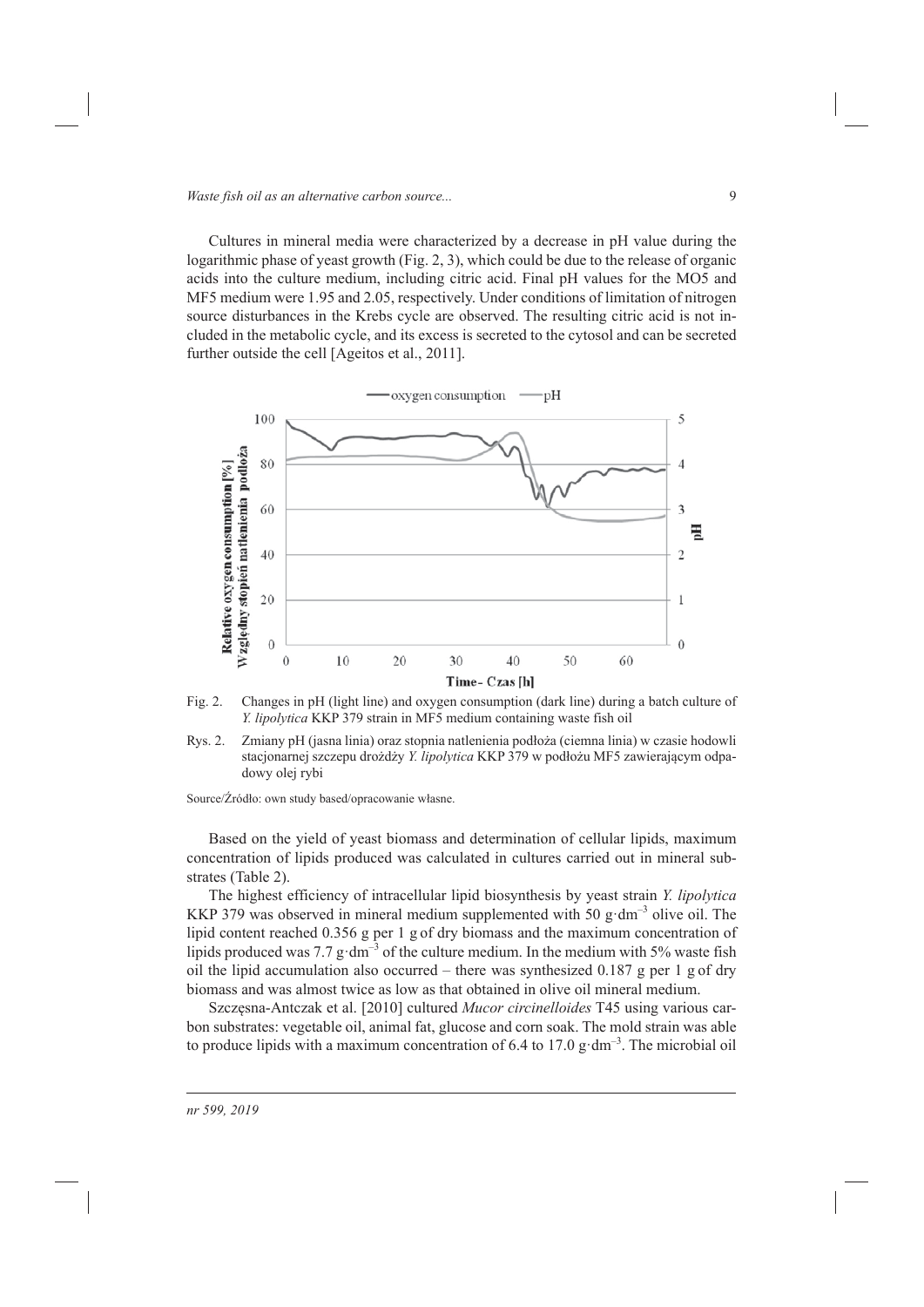

Fig. 3. Changes in pH (light line) and oxygen consumption (dark line) during a batch culture of *Y. lipolytica* KKP 379 strain in MO5 medium containing olive oil

- Rys. 3. Zmiany pH (jasna linia) oraz stopnia natlenienia podłoża (ciemna linia) w czasie hodowli stacjonarnej szczepu drożdży *Y. lipolytica* KKP 379 w podłożu MO5 zawierającym oliwę z oliwek
- Table 2. Storage lipids yield biosynthesized in a batch bioreactor culture of *Y. lipolytica* in MO3, MO5 and MF5 medium

Tabela 2. Lipidy zapasowe syntezowane w hodowli stacjonarnej drożdży *Y. lipolytica* w podłożach MO3, MO5 i MF5

|                                                                                                              | Culture medium<br>Podłoże hodowlane |       |       |
|--------------------------------------------------------------------------------------------------------------|-------------------------------------|-------|-------|
|                                                                                                              | MO3                                 | MO5   | MF5   |
| Dry biomass yield<br>Plon biomasy<br>[g d.m. dm <sup>-3</sup> ]                                              | 13.2                                | 21.6  | 11.7  |
| Cellular lipids concentration<br>Zawartość tłuszczów zapasowych<br>[g g·d.m. <sup>-1</sup> ]                 | 0.119                               | 0.356 | 0.187 |
| Maximum concentration of lipids produced<br>Maksymalna zawartość syntezowanych lipidów<br>$[g\cdot dm^{-3}]$ | 1.6                                 | 7.7   | 2.2   |

Source/Źródło: own study based/opracowanie własne.

contained a high amount of unsaturated fatty acids such as oleic, linoleic and linolenic acid [Szczęsna-Antczak et al., 2010].

Bialy et al. [2011] used the yeast strain *Y. lipolytica* in a six-day culture in media containing waste oils after frying food products as an additional carbon source (such as meat,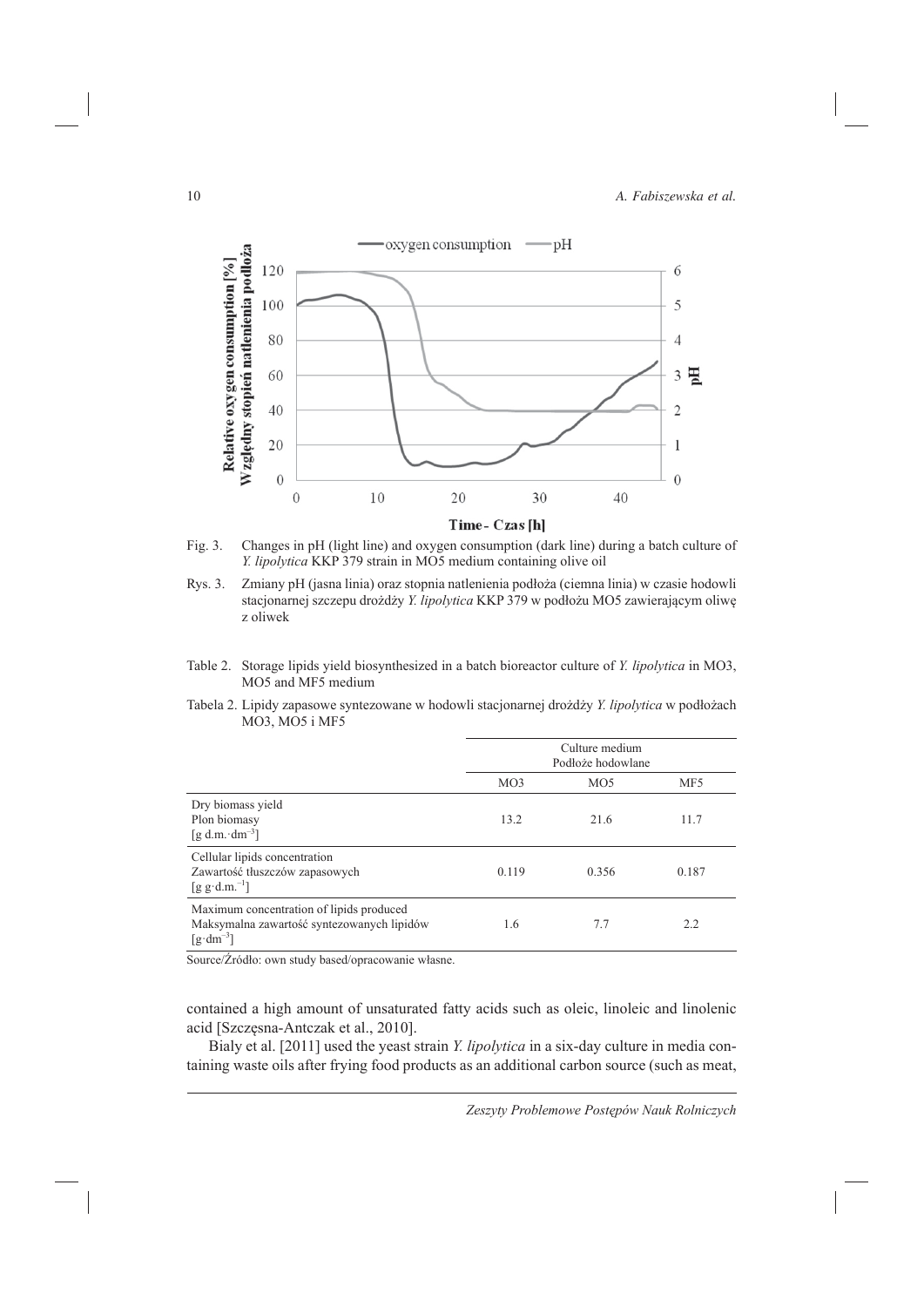fish and vegetables). The highest content of lipids in the dry matter of yeast was observed for cells cultured in media with waste oil after frying vegetables (57.89%) and control glucose medium without oil (55.63%) with the lowest biomass yield  $(4.36 \text{ g} \cdot \text{dm}^{-3})$ . In the case of media with waste oil after frying fish and chicken meat, the researchers achieved respectively: 45.49%, 37.70% lipid content in dry matter of yeast. The observed differences corresponded to a vrious content of protein in waste oils, and thus a different content of nitrogen source in the medium [Bialy et al., 2011].

All examples cited above related to purified fish oils, extracted from parts of fish carcasses or related to post-frying oils. There is no literature reports on the production of microbial oil in media containing waste oils after the fish smoking process. The results presented in the paper are probably one of the first attempts to use *Y. lipolytica* yeast in valorization of the waste oil by ex novo lipid biosynthesis.

## **SUMMARY**

The use of waste substrates in microbial culture can reduce the cost of producing yeast biomass and their metabolites synthesis and become a sustainable technology for the management of wastes which are difficult to utilize. The results obtained in the study are the basis for further researches into the microbiological utilization of fishery industry waste. The synthesized microbial oil accumulated in yeast cells of *Y. lipolytica* KKP 379 is likely to be used in the industry as a single cell oil source (SCO), but it is necessary to optimize the yield of its biosynthesis.

### **REFERENCES**

- Ageitos J.M., Vallejo J.A., Veiga-Crespo P., Villa T.G., 2011. Oily yeasts as oleaginous cell factories. Appl Microbiol Biotechnol. 90, 1219-1227.
- Bialy H.E., Gomaa O.M., Azab K.S., 2011. Conversion of oil waste to valuable fatty acids using Oleaginous yeast. World J Microbiol Biotechnol. 27, 2791-2798.
- Boguski A., 2008. Efektywność usuwania substancji tłuszczowych w układzie oczyszczania ścieków *miejskich.* Rocznik Ochrona ĝrodowiska. 10, 481–489 [in Polish].
- Fabiszewska A., Mazurczak P., Pielińska A., Zieniuk B., Nowak D., Białecka-Florjańczyk E., 2014. Próba zastosowania drożdży Yarrowia lipolytica KKP 379 w zagospodarowaniu odpadów przemysłu rybnego. Postępy Techniki Przetwórstwa Spożywczego. 2, 28-33 [in Polish].
- Fabiszewska A., Pielińska A., Mazurczak P., Zieniuk B., Wołoszynowska M., 2017. Wpływ wybranych czynników na wydajność ekstrakcji i skład kwasów tłuszczowych otrzymywanego oleju mikrobiologicznego w komórkach drożdży *Yarrowia lipolytica*. Żywność. Nauka. Technologia. Jakość. 24, 58-68 [in Polish].
- Fabiszewska A., Misiukiewicz-Stępień P., Paplińska-Goryca M., Zieniuk B., Białecka-Florjańczyk E., 2019. An insight into storage lipids synthesis by *Yarrowia lipolytica* yeast relating to lipid and sugar substrates metabolism. Biomol. 9, 685-697.
- Fickers P., Nicaud J.M., Gaillardin C., Destain J., Thonart P., 2004. Carbon and nitrogen sources modulate lipase production in the yeast *Yarrowia lipolytica*. J. Appl. Microbiol. 96, 742- -749.

*nr 599, 2019*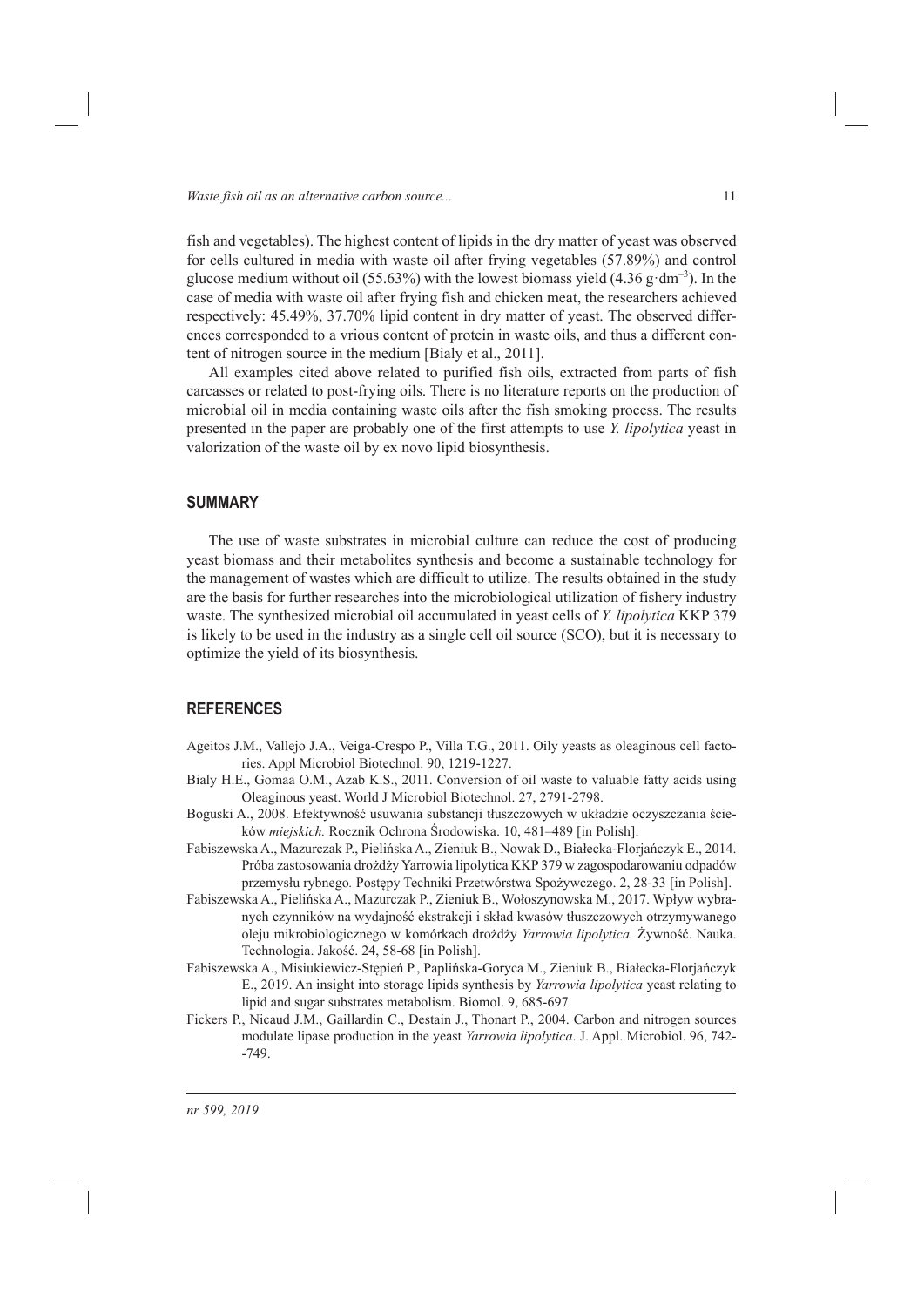#### 12 *A. Fabiszewska et al.*

- Fickers P., Marty A., Nicaud J.-M., 2011. The lipases from *Yarrowia lipolytica*: genetics, production, regulation, biochemical characterization and biotechnological applications. Biotechnol. Adv. 29 (6): 632-644.
- Goncalves C., Lopes M., Ferreira J.P., Belo I., 2009. Biological treatment of olive mill wastewater by non-conventional yeasts*.* Bioresour. Technol. 100, 3759-3763.
- Kinoshita H., Ota Y., 2001. Concentration of docosahexaenoic acid from fish oils using *Geotrichum sp. FO347-2*. Biosci. Biotechnol. Biochem. 65, 1022-1026.
- Kapturowska A., Stolarzewicz I., Krzyczkowska J., Białecka-Florjańczyk E., 2012. Studies on lipolytic activity of sonicated enzymes from *Yarrowia lipolytica*. Ultrason. Sonochem. 19, 186-191.
- Krzyczkowska J., Fabiszewska A., 2015. *Yarrowia* lipolytica niekonwencjonalne drożdże w biotechnologii. Post. Mikrobiol. 54, 33-43.
- Martinez E.J., Raghavan V., Gonzalez-Andres F., Gomez X., 2015. New biofuel alternatives: integrating waste managment and single cell oil production. Int. J. Mol. Sci. 16, 9385-9405.
- Mazurczak P., Zieniuk B., Fabiszewska A., Nowak D., Wołoszynowska M., Białecka-Florjańczyk E., 2017. Utylizacja odpadów pochodzących z zakładów przemysłu spożywczego i paliwowego z wykorzystaniem lipolitycznych drożdży *Yarrowia lipolytica*. Zeszyty Problemowe Postępów Nauk Rolniczych 588, 15-24 [in Polish].
- Papanikolaou S., Aggelis G., 2011. Lipids of oleaginous yeasts. Part I: Biochemistry of single cell oil production. Eur. J. Lipid Sci. Technol. 113, 1031-1051.
- Stappen R.K., 2006. A Sustainable World is Possible. Der Wise Consensus: Problemlösungen für das 21 Jahrhundert. Impulsdokument Manuskript 1.2/2006.
- Szczęsna-Antczak M., Antczak T., Bielecki S., 2010. Sposób wytwarzania oleju mikrobiologicznego. Patent nr PL 204911. Publication data: 26.02.2010.
- Yahyaee R., Ghobadian B., Najafi G., 2013. Waste fish oil biodiesel as a source of renewable fuel in Iran. Ren. Sust. En. Rev. 17, 312-319.

# **ODPADOWY OLEJ RYBI JAKO ALTERNATYWNE ŹRÓDŁO WĘGLA W SYNTEZIE OLEJU MIKROBIOLOGICZNEGO PRZEZ DROŻDŻE Z GATUNKU** *YARROWIA LIPOLYTICA*

Streszczenie. Rozwój wielu gałęzi przemysłu, w tym przemysłu spożywczego jest nieodłącznie związany ze wzrostem ilości odpadów poprodukcyjnych oraz zwiększeniem problemów dotyczących ich zagospodarowania. Dzięki bogatemu aparatowi enzymatycznemu, mikroorganizmy są zdolne do wykorzystywania nietypowych odpadowych źródeł węgla i energii z jednoczesną syntezą cennych metabolitów (waloryzacja substratów odpadowych). Mikroorganizmem cechującym się unikatowymi zdolnościami do metabolizowania cukrów oraz tłuszczów są drożdże z gatunku *Y. lipolytica*. Celem pracy była ocena możliwości wykorzystania lipidowego odpadu przemysłu rybnego pochodzącego z procesu wędzenia ryb w wyniku jego zastosowania jako źródła węgla oraz induktora syntezy enzymów lipolitycznych w hodowli szczepu drożdży *Y. lipolytica* KKP 379, jak również zbadano możliwość syntezy oleju mikrobiologicznego w podłożu zawierającym ten odpad z jednoczesną jego waloryzacją. Otrzymane wyniki pozwoliły na potwierdzenie zdolności badanego szczepu drożdży do hydrolizy triacylogliceroli zawartych w oleju po procesie

*Zeszyty Problemowe Postępów Nauk Rolniczych*